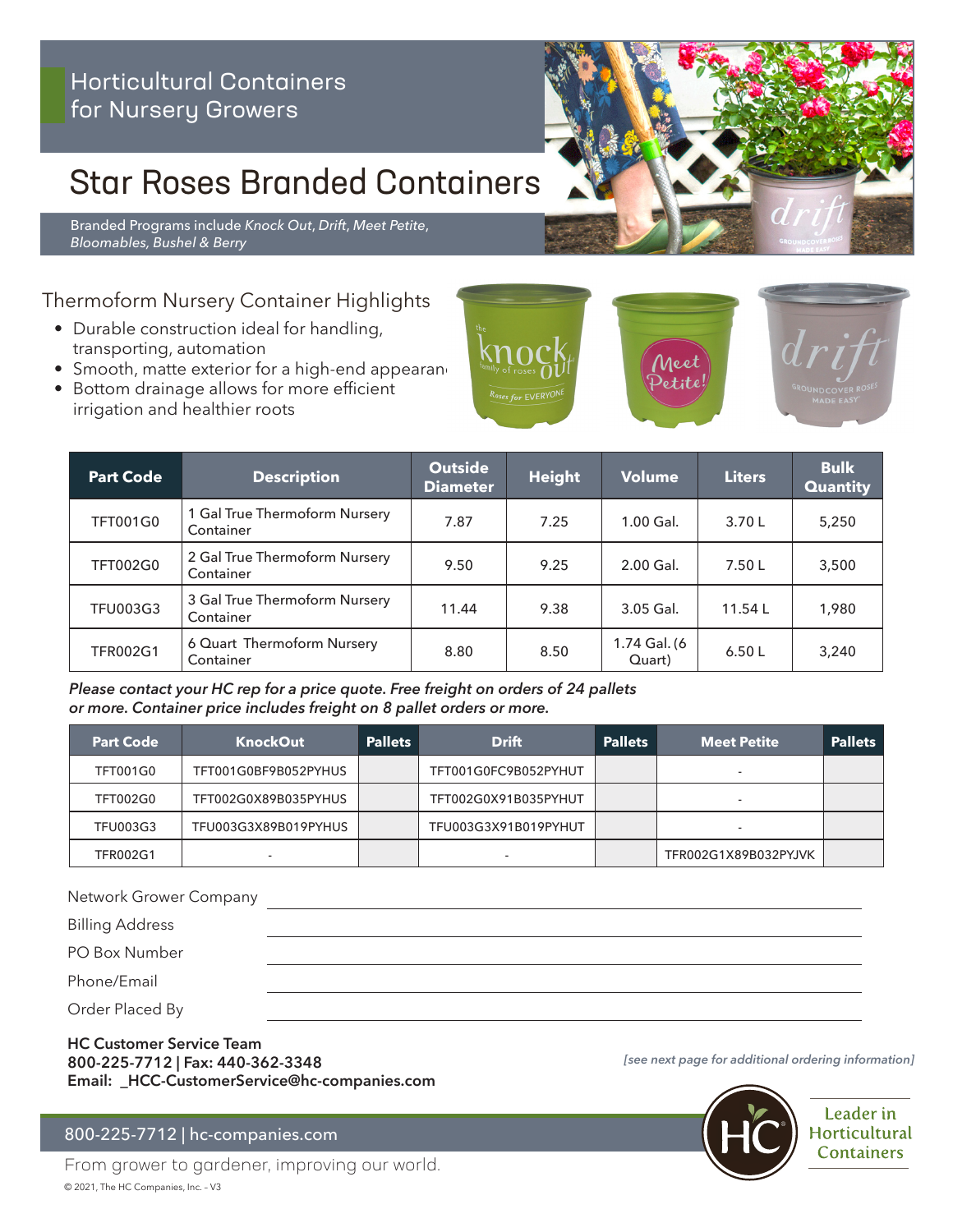# Star Roses Branded Containers

Branded Programs include *Knock Out*, *Drift*, *Meet Petite*, *Bloomables, Bushel & Berry*

## Thermoform Nursery Container Highlights

- Durable construction ideal for handling, transporting, automation
- Smooth, matte exterior for a high-end appearance
- Bottom drainage allows for more efficient irrigation and healthier roots





| <b>Part Code</b> | <b>Description</b>                         | <b>Outside</b><br><b>Diameter</b> | <b>Height</b> | Volume                 | <b>Liters</b> | <b>Bulk</b><br><b>Quantity</b> |
|------------------|--------------------------------------------|-----------------------------------|---------------|------------------------|---------------|--------------------------------|
| <b>TFT001G0</b>  | 1 Gal True Thermoform Nursery<br>Container | 7.87                              | 7.25          | 1.00 Gal.              | 3.70L         | 5,250                          |
| <b>TFT002G0</b>  | 2 Gal True Thermoform Nursery<br>Container | 9.50                              | 9.25          | 2.00 Gal.              | 7.50L         | 3,500                          |
| <b>TFU003G3</b>  | 3 Gal True Thermoform Nursery<br>Container | 11.44                             | 9.38          | 3.05 Gal.              | 11.54L        | 1,980                          |
| <b>TFR002G1</b>  | 6 Quart Thermoform Nursery<br>Container    | 8.80                              | 8.50          | 1.74 Gal. (6<br>Quart) | 6.50L         | 3,240                          |

#### *Please contact your HC rep for a price quote. Free freight on orders of 24 pallets or more. Container price includes freight on 8 pallet orders or more.*

| <b>Part Code</b> | <b>Bloomables</b>    | <b>Pallets</b> | <b>Bushel &amp; Berry</b> | <b>Pallets</b> |
|------------------|----------------------|----------------|---------------------------|----------------|
| <b>TFT001G0</b>  | TFT001G0E45B052PYJZV |                | TFT001G0BG4B052PYJZW      |                |
| <b>TFT002G0</b>  | TFT002G0X53B035PYJZV |                | TFT002G0XA2B035PYJZW      |                |
| <b>TFU003G3</b>  | TFU003G3X53B019PYJZV |                | TFU003G3XA2B019PYJZW      |                |
| <b>TFR002G1</b>  |                      |                |                           |                |

Network Grower Company

Billing Address

PO Box Number

Phone/Email

Order Placed By

**HC Customer Service Team 800-225-7712 | Fax: 440-362-3348 Email: \_HCC-CustomerService@hc-companies.com**

#### 800-225-7712 | hc-companies.com

From grower to gardener, improving our world. © 2021, The HC Companies, Inc. – V4

*[see next page for additional ordering information]*